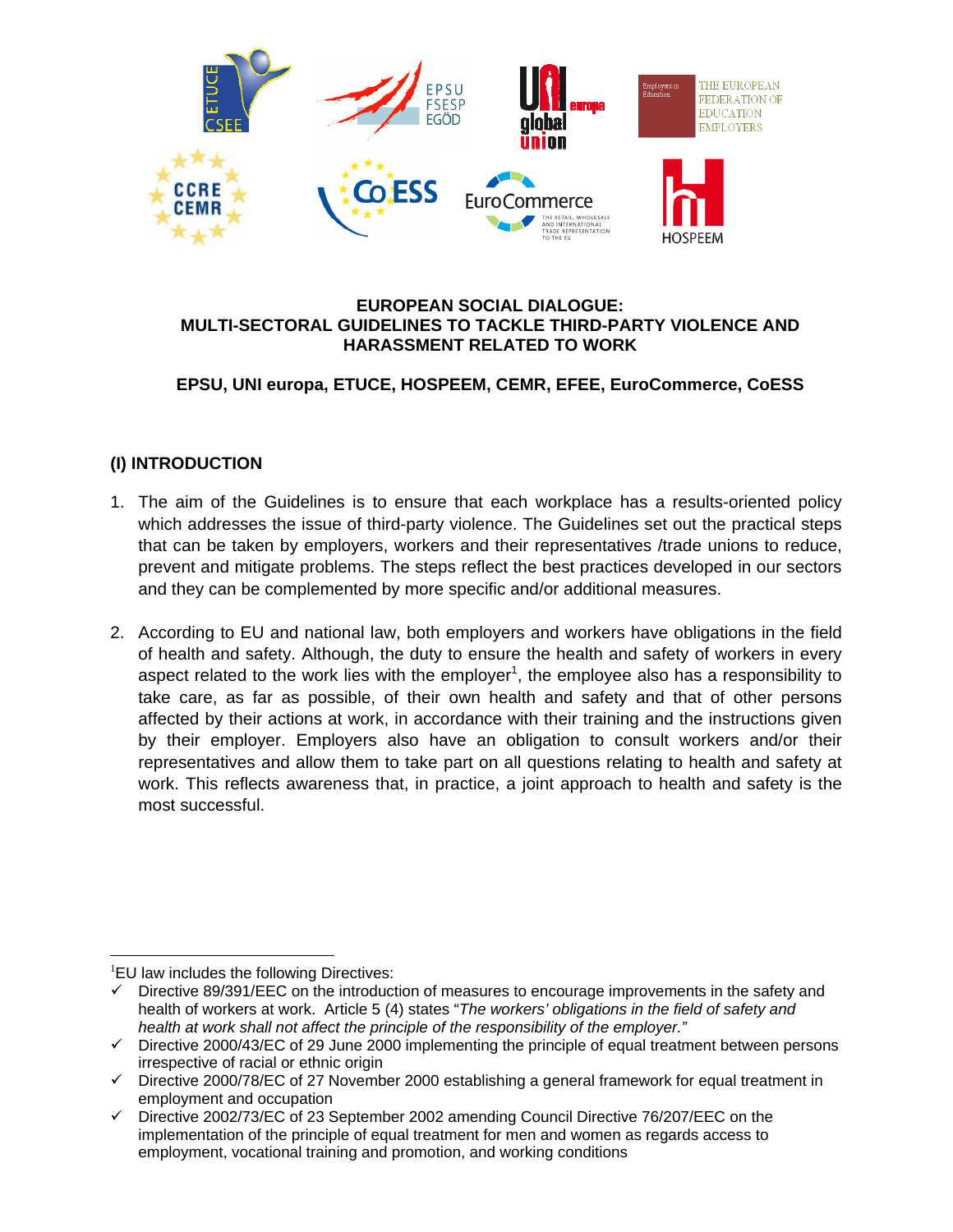- 3. The signatory social partners from the local and regional government, healthcare, commerce, private security, education sectors<sup>2</sup> are increasingly concerned about the impact of third-party violence on employees because it not only undermines an individual's health and dignity, but also has a very real economic impact in terms of absences from the workplace, morale and staff turnover. Third party-violence can also create an environment that is unsafe and even frightening to the public and service users and therefore has a wide negative social impact.
- 4. Work-related third-party violence and harassment can take many forms. It could:
	- a) Be physical, psychological, verbal and/or sexual
	- b) Be one-off incidents or more systematic patterns of behaviour, by an individual or group
	- c) Originate from the actions or behaviour of clients, customers, patients, service users, pupils or parents, members of the public, or of the service provider
	- d) Range from cases of disrespect to more serious threats and physical assault;
	- e) Be caused by mental health problems and/or motivated by emotional reasons, personal dislike, prejudices on grounds of gender, racial/ethnic origin, religion and belief, disability, age, sexual orientation or body image.
	- f) Constitute criminal offences aimed at the employee and his/her reputation or the property of the employer or client which may be organised or opportunistic and which require the intervention of public authorities
	- g) Deeply affect the personality, dignity and integrity of the victims
	- h) Occur at the work place, in the public space or in a private environment and is work related.
	- i) Occur as cyber-bullying/cyber-harassment through a wide range of information and communication technologies (ICT).
- 5. The issue of third party violence is sufficiently distinct from the question of violence and harassment (among colleagues) in the workplace, and sufficiently significant in terms of its impact on the health and safety of workers and its economic impact to warrant a distinctive approach.
- 6. Although there are sectoral and organisational differences with regard to third-party violence faced by workers in different occupations and workplaces, the key elements of good practice and steps to tackle it are common to all working environments. These elements are: a partnership approach; clear definitions; prevention through risk assessment, awareness raising, training; clear reporting and follow-up; and appropriate evaluation.
- 7. With the support of the European Commission the multi-sectoral social partners organized two major conferences in Brussels on 14 March 2008 and 22 October 2009 at which the employers' and trade unions' research into third-party violence was presented along with case studies and joint conclusions. These Guidelines build on these initiatives. They complement the cross-sectoral Framework Agreement on Harassment and Violence at Work of 26 April 2007.

<sup>&</sup>lt;u>essee annex for details</u><br>Lettails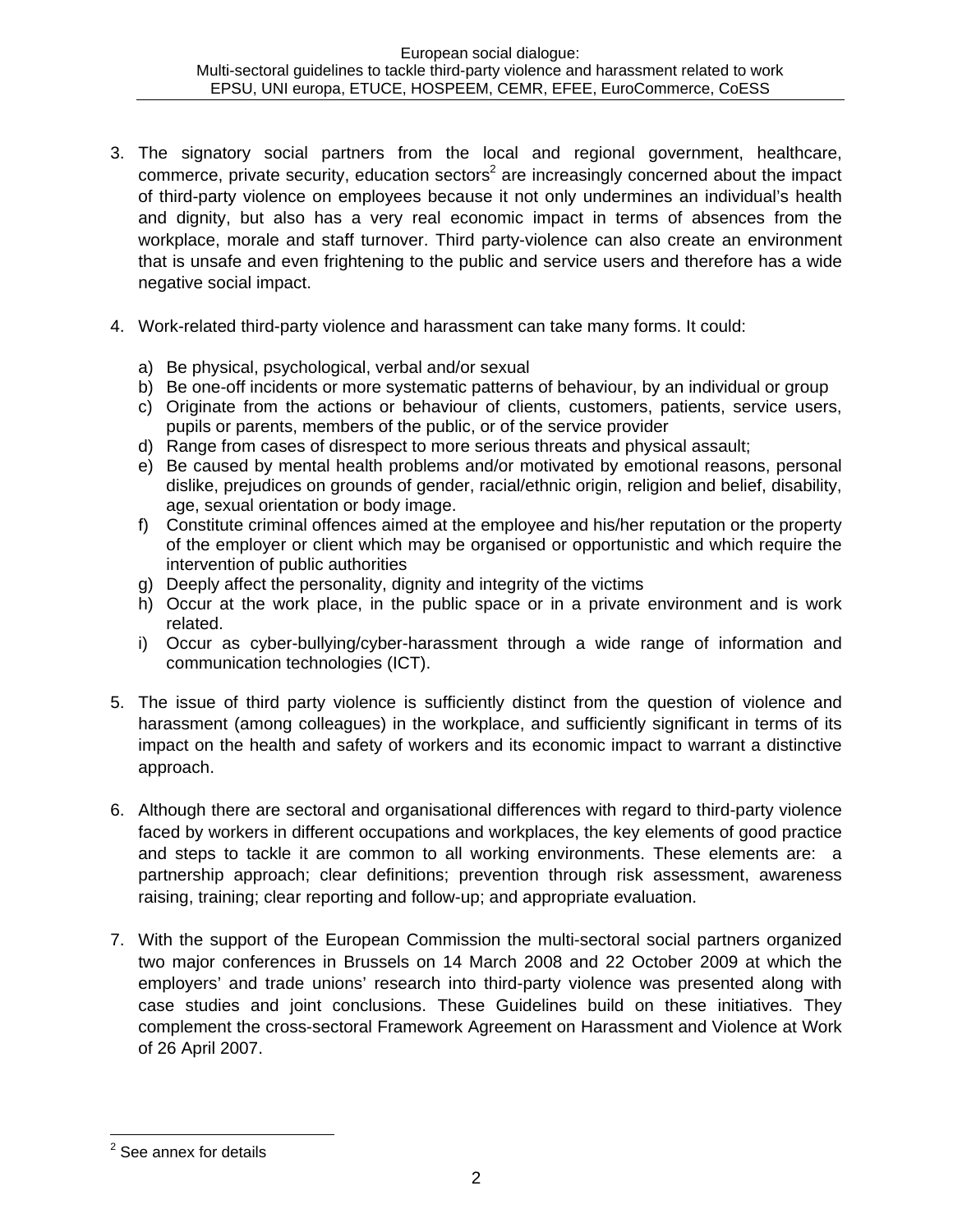- 8. The way in which particular services are organised and provided reflects national, regional and local circumstances. Where social partners are already implementing the measures set out in these Guidelines the main action to take will be to report on progress made.
- 9. The multi-sectoral social partners recognize that the employers and workers have professional, ethical and legal obligations to third parties as well as to each other. .

### **(II) AIM**

- 1. The aim of these Guidelines is to support action(s) by employers, workers and their representatives / trade unions to prevent, reduce and mitigate third-party violence and its consequences.
- 2. The multi-sectoral social partners recognize that practical measures for the prevention and management of work related harassment and/or third party violence have yet to be developed in many workplaces. These measures should:
	- a) Increase awareness and understanding of employers, workers, their representatives and other public authorities (e.g. health and safety agencies, police, etc) of the issue of third party violence
	- b) Demonstrate the commitment of social partners to work together and share experiences and good practice in order to help each other prevent and manage problems of harassment and/or violence instigated by third parties in order to reduce the impact on employees' health and well-being, sickness absence and productivity
	- c) Provide employers, workers and their representatives at all levels with Guidelines to identify, prevent manage and tackle problems of work related harassment and violence instigated by third parties.

### **(III) STEPS TO IDENTIFYING, PREVENTING, REDUCING AND MITIGATING WORK-RELATED HARASSMENT AND VIOLENCE BY THIRD-PARTIES**

- 1. The likelihood of third-party harassment and/or violence occurring can be reduced through raising awareness of the issue to employers, employees and service users and ensuring that managers and workers receive appropriate guidance and training.
- 2. The most successful initiatives to tackle violence involve both social partners from the very beginning and involve a 'holistic' approach, covering all aspects from awareness raising over prevention and training to methods of reporting, support for victims and evaluation and ongoing improvement.
- 3. Employers should have a clear policy framework for the prevention and management of harassment and violence by third parties which should be incorporated into their general health and safety policies. These policies should be developed by the employers in consultation with workers and their representatives, in accordance with national legislation, collective agreements and/or practice. In particular health and safety risk assessments of workplaces and individual job functions should include an action-oriented assessment of the risks posed by third-parties.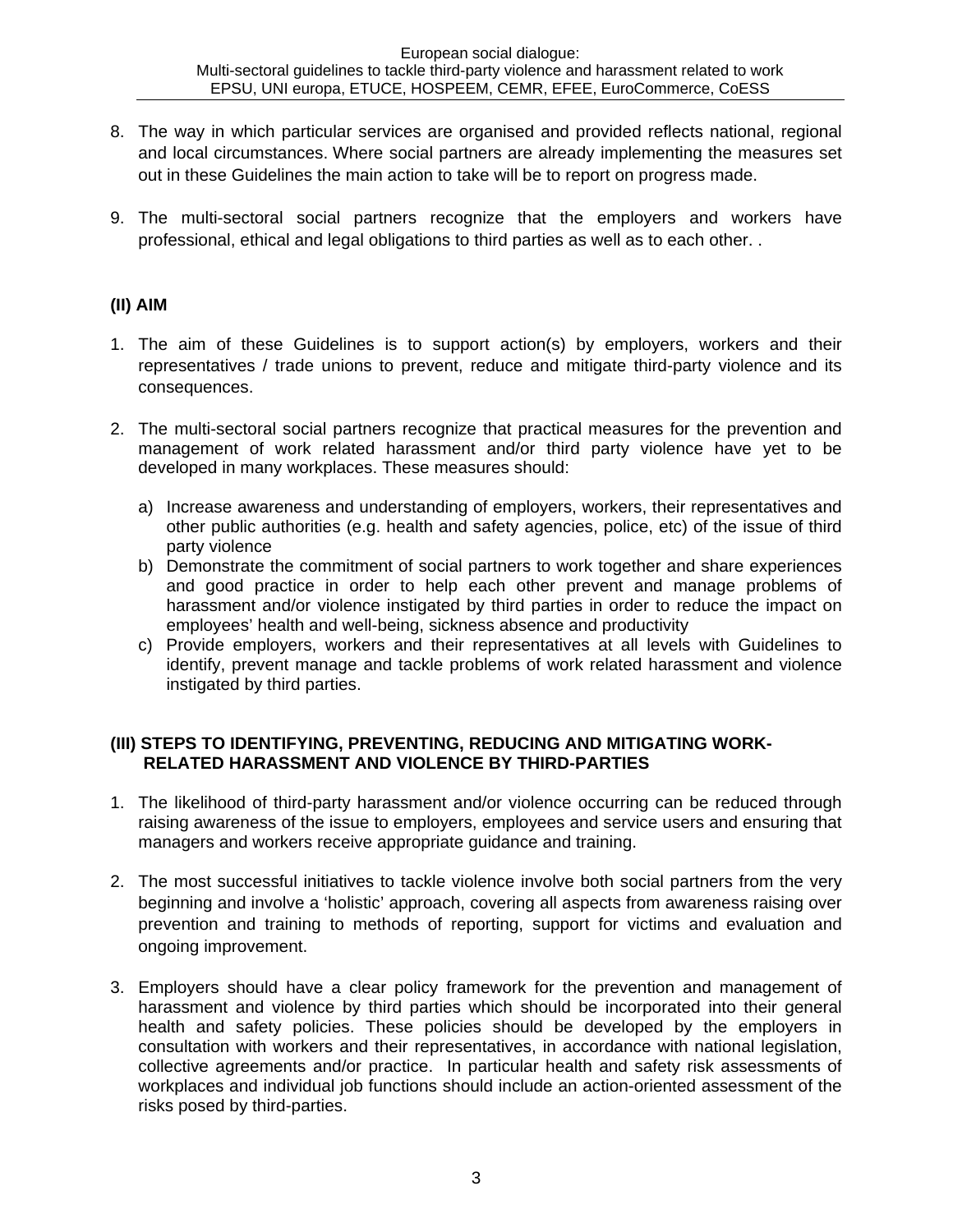- 4. The multi-faceted nature of third party violence means that policies must be tailored to each work environment. As a matter of good practice policies should be kept under regular review in order to take account of experience and related developments in legislation, technology, etc. Over time research, experience and technological advances should provide better solutions than are currently available.
- 5. A suitable policy framework for an employer is underpinned in particular by the following elements:
	- a) On-going information and consultation with managers, workers and their representatives / trade unions at all stages
	- b) A clear definition of third-party violence and harassment, giving examples of different forms this can take
	- c) Appropriate information to clients, customers, service users, members of the public, pupils, parents and/or patients outlining that harassment and violence towards employees will not be tolerated and that if appropriate legal action will be taken
	- d) A policy based on risk assessment which can take into account the various occupations, locations and working practices, allow the identification of potential problems and the design of appropriate responses and practices, for example:
		- $\checkmark$  Managing expectations by providing clear information regarding the nature and level of service clients/customers/service users/pupils and parents should expect and the provision of procedures for third parties to express dissatisfaction and for such complaints to be investigated
		- $\checkmark$  Incorporating safer environments into workplace design
		- $\checkmark$  Provision of suitable 'tools' to safeguard employees, e.g. communication channels, monitoring, security measures, etc
		- $\checkmark$  Cooperation agreements with the relevant public authorities such as police, justice, social services and inspectorates
	- e) Appropriate training for management and employees which will include general safety in relation to work tasks and the working environment, and which may incorporate more specific skills such as techniques to avoid or manage conflict.
	- f) A procedure to monitor and investigate allegations of harassment and/or violence from third-parties, and to inform the victims of the progress of any relevant investigation and action.
	- g) Clear policies on the support to be provided to employees who are exposed to harassment and/or violence by third-parties, which, for example and depending on the circumstances, could involve medical (including psychological), legal, practical, and/or financial support (e.g. additional insurance cover which goes beyond statutory obligations)
	- h) Clear requirements regarding the reporting of incidents by employees and on the measures taken to protect these employees from possible reprisals and address issues to other public, authorities e.g. police, health and safety agencies, etc, within national practices and procedures.
	- i) Clear policies on when it is appropriate to file complaints, report a crime or share information regarding perpetrators of third-party violence with other employers and public authorities, respecting personal integrity, confidentiality, legal obligations and data protection principles.
	- j) A transparent and effective procedure for recording facts and figures for monitoring and ensuring follow up of the policies put in place